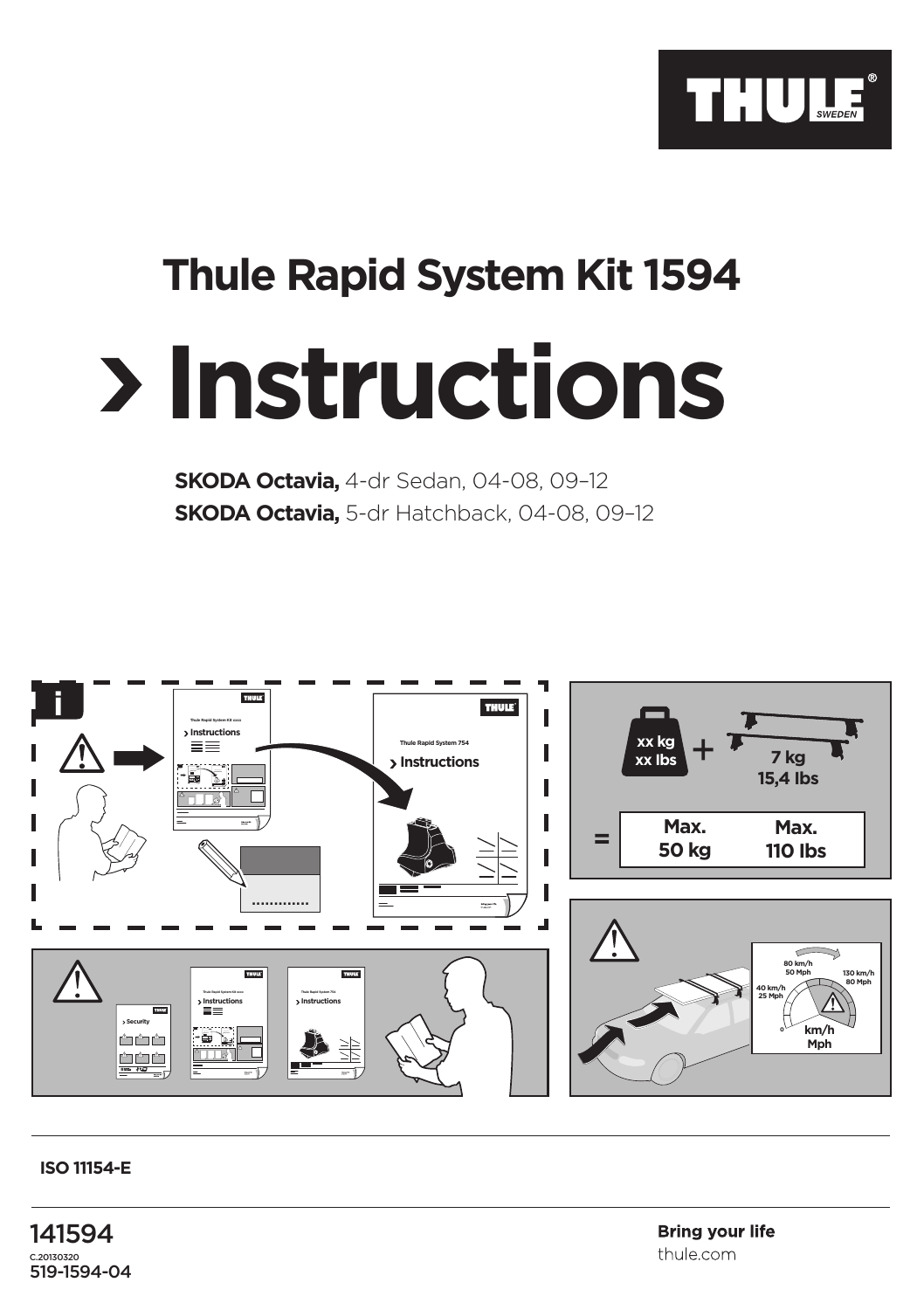

|                                             | X (scale) | X (mm) | X (inch)         |
|---------------------------------------------|-----------|--------|------------------|
| SKODA Octavia, 4-dr Sedan, 04-08, 09-12     | 33        | 981    | 38 $\frac{5}{8}$ |
| SKODA Octavia, 5-dr Hatchback, 04-08, 09-12 | 33        | 981    | 38 $\frac{5}{8}$ |
| <b>THULE</b><br>> Instructions              | Y (scale) | Y (mm) | Y (inch)         |
| SKODA Octavia, 4-dr Sedan, 04-08, 09-12     | 29,5      | 946    | $37\frac{1}{4}$  |
|                                             | 29,5      | 946    |                  |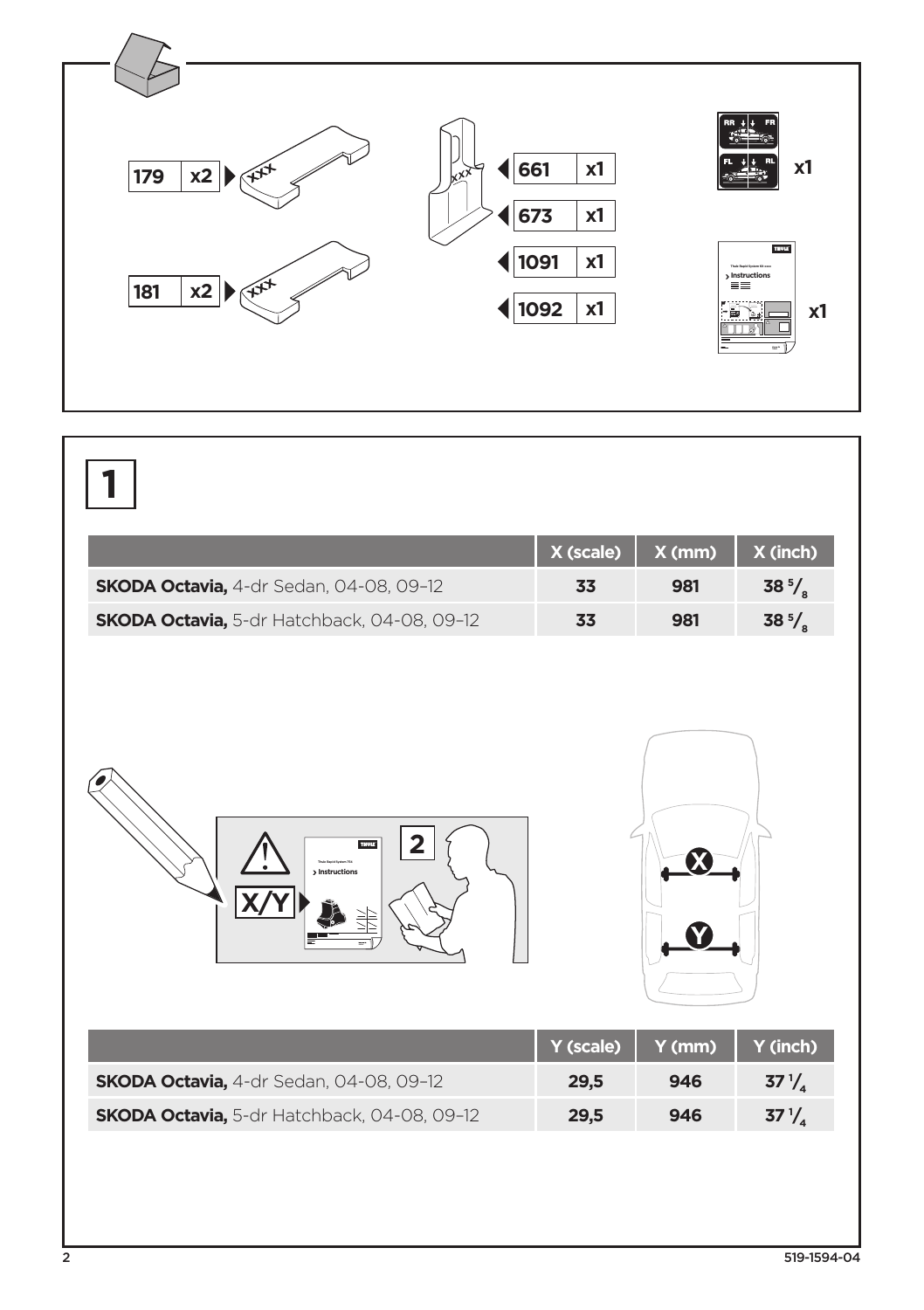